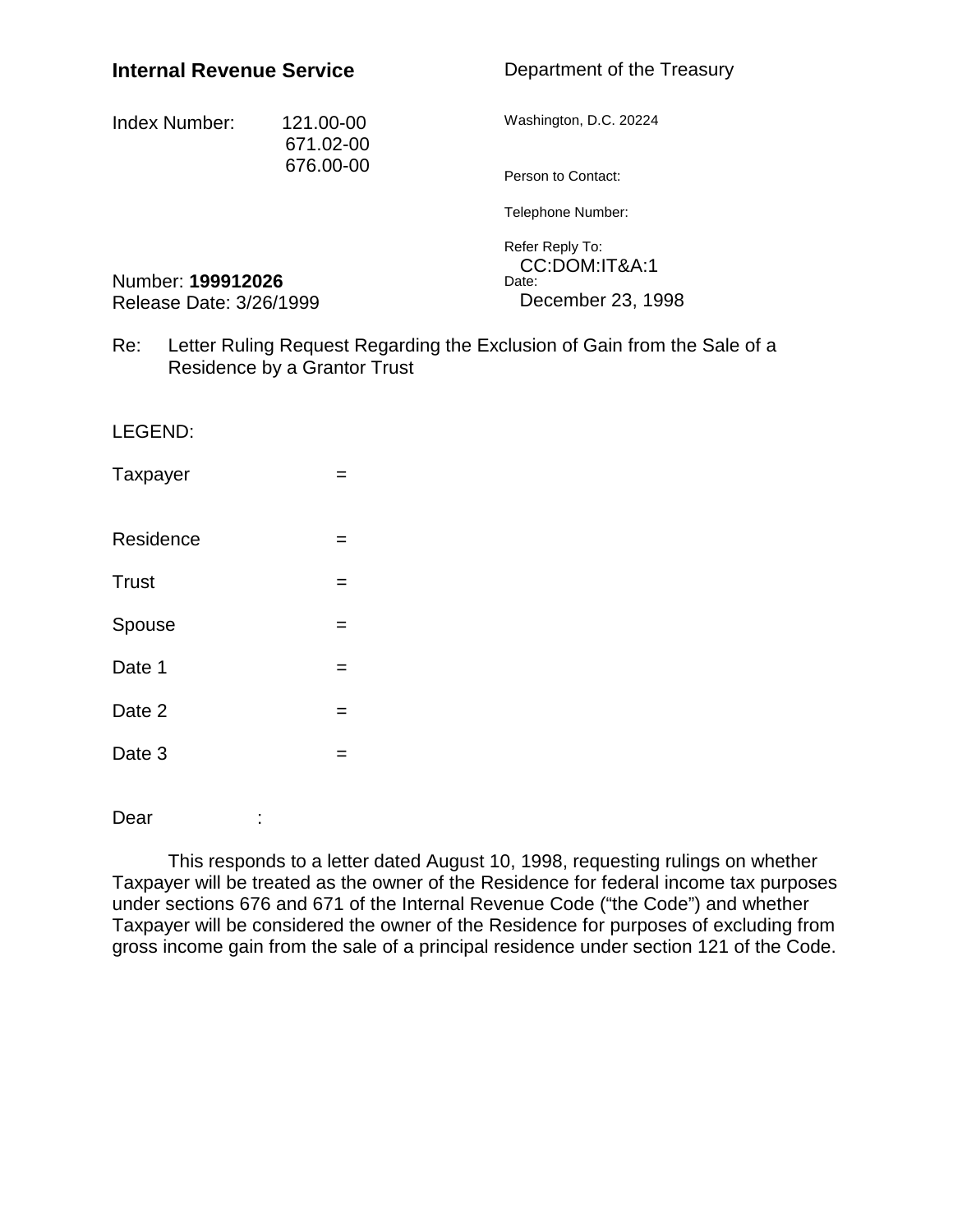## FACTS

On Date 1, Taxpayer, as Settlor, created the Trust. The Trust instrument contains the following relevant provisions:

Article I, paragraph 1.10, provides that the Trust may be amended, altered, revoked or terminated by the Settlor.

Article II, paragraph 2.10, provides that the Trust is created subject to the express condition and reservation by the Settlor that the trust indenture, or any provision or provisions thereof, may be amended, altered, revoked or terminated by the Settlor at any time or times, in whole or in part.

The Trust presently holds fee simple title to the Residence. Taxpayer and Spouse have lived in the Residence since Date 2. Taxpayer, as trustee, plans to sell the Residence on or before Date 3.

OWNERSHIP OF TRUST PROPERTY FOR INCOME TAX PURPOSES

Section 671 of the Code provides the general rule that when the grantor or another person is treated as the owner of any portion of a trust, there will then be included in computing the taxable income and credits of the grantor or the other person those items of income, deductions, and credits against tax of the trust which are attributable to that portion of the trust to the extent that such items would be taken into account in computing taxable income or credits against the tax of an individual.

Sections 673 through 677 of the Code specify the circumstances under which the grantor is treated as the owner of any portion of a trust.

Section 1.671-3(a) of the Income Tax Regulations provides that when a grantor or another person is treated under subpart E (section 671 and following) as the owner of any portion of a trust, there are included in computing the taxpayer's income tax liability those items of income, deduction, and credit against tax attributable to or included in that portion. For example, if a grantor or another person is treated as the owner of an entire trust (corpus as well as ordinary income), that taxpayer takes into account in computing the taxpayer's income tax liability all items of income, deduction, and credit (including capital gains and losses) to which the taxpayer would have been entitled had the trust not been in existence during the period the taxpayer is treated as the owner.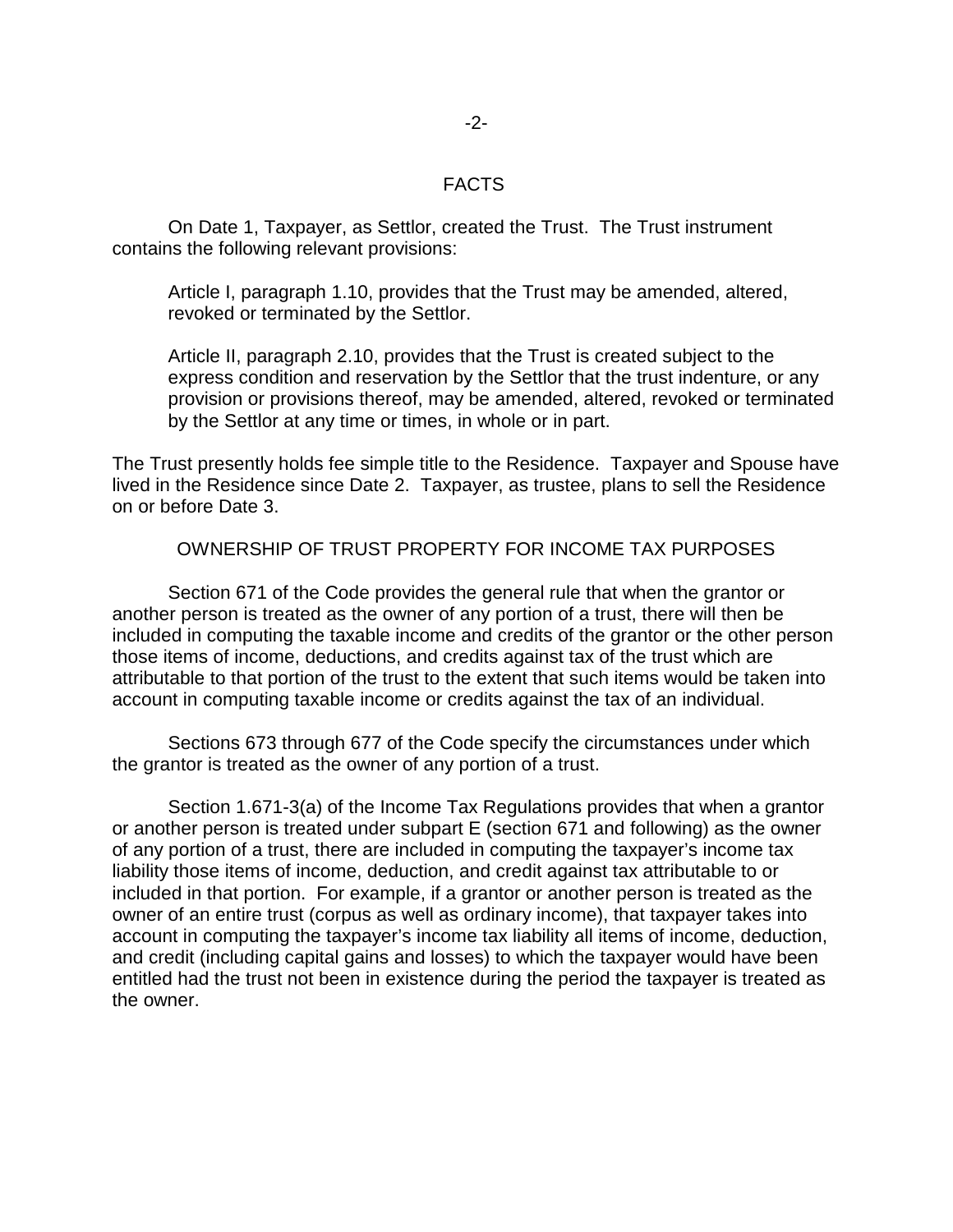Section 676(a) of the Code provides that the grantor will be treated as the owner of any portion of a trust, whether or not the grantor is treated as such owner under any other provision of subpart E, where at any time the power to revest in the grantor title to such portion is exercisable by the grantor or a nonadverse party, or both.

Under the terms of the Trust, Taxpayer has retained the power to revest in Taxpayer title to the corpus of the Trust. Accordingly, Taxpayer will be considered the owner of the entire Trust (including the Residence) under sections 676(a) and 671 of the Code.

## OWNERSHIP REQUIREMENT FOR SECTION 121 PURPOSES

Section 121(a) of the Code provides that a taxpayer's gross income will not include gain from the sale or exchange of property if, during the 5-year period ending on the date of the sale or exchange, such property has been owned and used by the taxpayer as the taxpayer's principal residence for periods aggregating two years or more.

Section 121(b)(1) of the Code provides that the amount of gain excluded from gross income under section 121(a) with respect to any sale or exchange will not exceed \$250,000.

Section 121(b)(2)(A) of the Code provides that in the case of a husband and wife who make a joint return for the taxable year of the sale or exchange of property, the exclusion amount in section 121(b)(1) is increased to \$500,000 if-- (1) either spouse meets the ownership requirements of section 121(a) with respect to such property, (2) both spouses meet the use requirements of section 121(a) with respect to such property, and (3) neither spouse is ineligible for the benefits of section 121(a) with respect to such property by reason of section 121(b)(3).

Section 121(b)(3) provides the general rule that section 121(a) will not apply to any sale or exchange by the taxpayer if, during the 2-year period ending on the date of such sale or exchange, there was any other sale or exchange by the taxpayer to which subsection 121(a) applied.

Rev. Rul. 66-159, 1966-1 C.B. 162, considers whether the gain realized from the sale of trust property used by the grantor as the grantor's principal residence qualifies for the deferment and rollover of gain into a replacement residence under section 1034 of the Code. The ruling holds that because the grantor is treated as the owner of the entire trust under sections 676 and 671 of the Code, the sale by the trust will be treated for federal income tax purposes as if made by the grantor.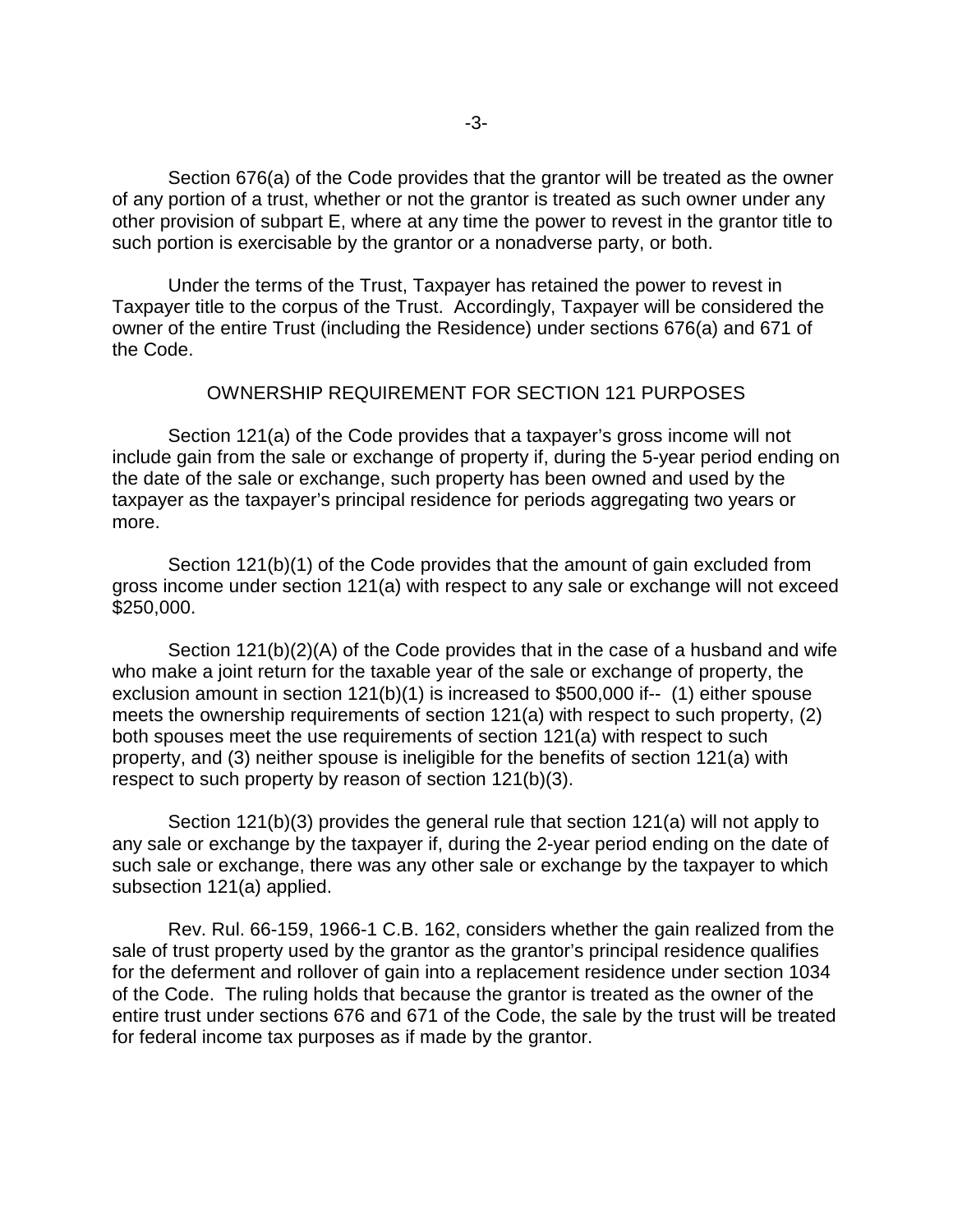Rev. Rul. 85-45, 1985-1 C.B. 183, considers whether gain realized from the sale of trust property used by a beneficiary of a trust as the beneficiary's residence qualifies for the one-time exclusion of gain from the sale of a residence under section 121 of the Code. The ruling holds that because the beneficiary is treated as the owner of the entire trust under sections 678 and 671 of the Code, the sale by the trust will be treated for federal income tax purposes as if made by the beneficiary.

The reasoning of Rev. Rul. 85-45 is still valid even though section 121 has been substantially amended. In the present case, because Taxpayer will be considered the owner of the entire Trust (including the Residence) under sections 676(a) and 671, Taxpayer will be treated as the owner of the Residence for purposes of satisfying the ownership requirements of section 121 of the Code.

Based on the facts as represented and the relevant law and regulations as set forth above, we conclude as follows:

- 1. Taxpayer will be considered the owner of the entire Trust under sections 676(a) and 671 of the Code.
- 2. Taxpayer will be treated as the owner of the Residence for purposes of satisfying the ownership requirements of section 121 of the Code.

 Except as specifically ruled upon above, no opinion is expressed or implied regarding the income tax consequences of the Trust, any transaction, or any item discussed or referenced in this letter. In addition, no opinion is expressed or implied as to whether Taxpayer and Spouse have used the Residence as their principal residence.

 This ruling is directed only to the taxpayer requesting it. Section 6110(k)(3) of the Code provides that it may not be used or cited as precedent.

 A copy of this letter must be attached to any income tax return to which it is relevant. The rulings contained in this letter are based upon information and representations submitted by the taxpayer and accompanied by a penalty of perjury statement executed by an appropriate party. While this office has not verified any of the material submitted in support of the request for rulings, it is subject to verification on examination.